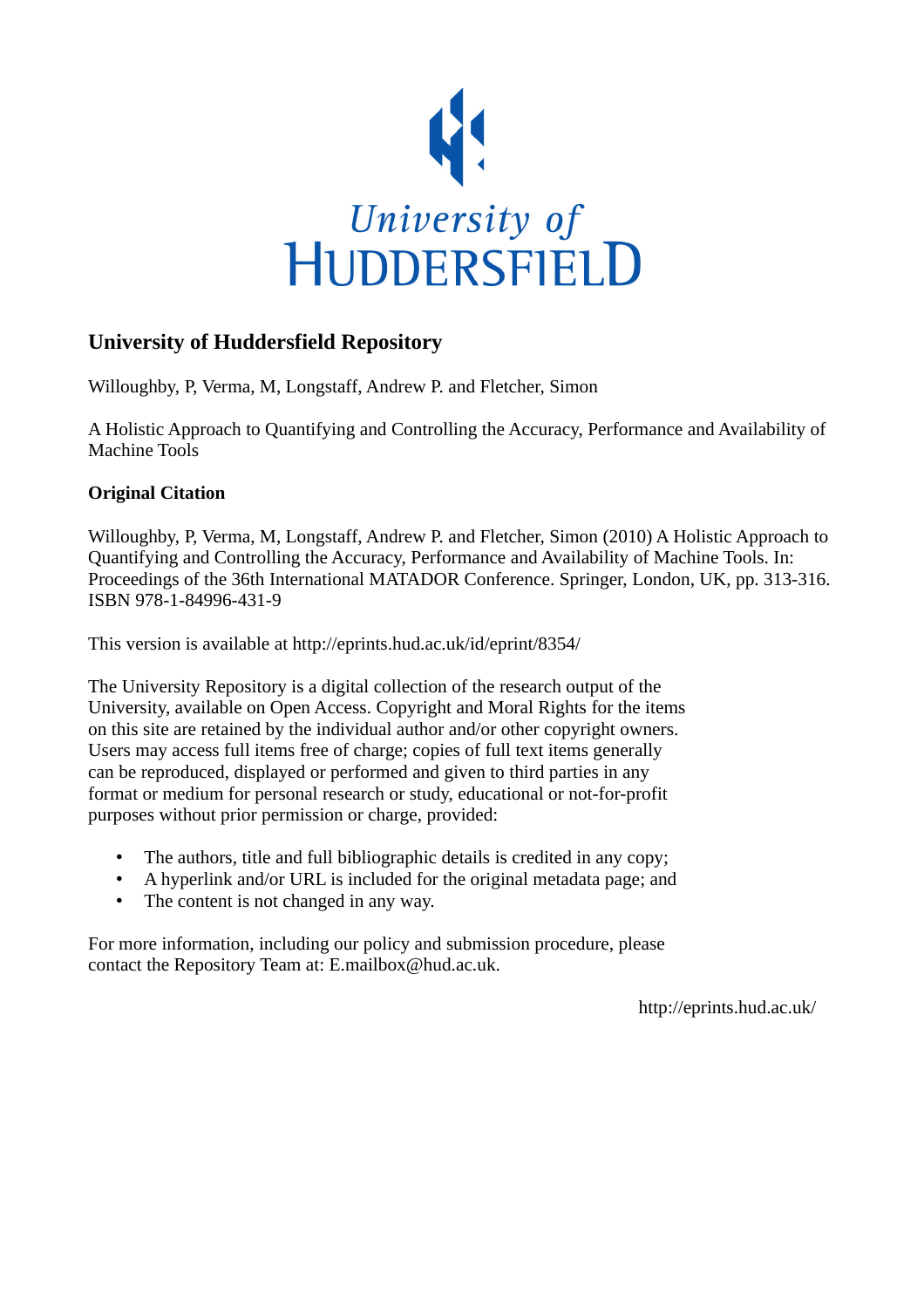# **A Holistic Approach to Quantifying and Controlling the Accuracy, Performance and Availability of Machine Tools**

Peter Willoughby $^{1,*}$  , Mayank Verma $^1$ , Andrew Peter Longstaff $^2$ , Simon Fletcher $^2$ 

- <sup>1</sup>Machine Tool Technologies Ltd., 307 Ecroyd Suite, Turner Rd, Lomeshaye Business Village, Nelson, BB9 7DR, UK
- <sup>2</sup>Centre for Precision Technologies, University of Huddersfield, West Yorkshire, UK

#### **Abstract**

With today's ever increasing demand for improved accuracy and faster material removal rates, CNC machine tool manufacturers and users are under pressure to supply and maintain machinery with a high degree of accuracy and performance. Although some machine tool users have their machines "checked", there is no formal method of establishing the capability of a machine tool as an overall measure of its performance, accuracy and availability.

This paper identifies the key performance indicators for modern CNC machines and highlights the technical difficulties in understanding machine tool capability. To solve the problem, a novel method of measuring, analysing and controlling the overall capability is presented. The philosophy and process of machine performance evaluation, optimisation and monitoring (MPEOM) is explained.

The paper also illustrates how conventional "Lean" techniques can be utilised to simplify the complex area of machine tool metrology allowing for the integration of the process into modern manufacturing systems.

**Keywords:** Lean manufacturing, Metrology and measurement, Sustainable manufacturing, Precision machining, Condition monitoring.

## **1.0 Introduction**

Many high precision manufacturers are aware of the problematic areas within their processes and the impact they have on the cost and ability to remain competitive. Although quality, performance and availability levels might be measured in some form, the data only represents the symptoms of underlying problems within the manufacturing process. As a result, manufacturers usually engage in process improvement where 'Lean' strategies such as Kanban, Kaizen, TPM and Six Sigma are implemented to improve organisational efficiency and overall equipment effectiveness (OEE), Gibbons [1]. Unfortunately this process improvement will often stop at the machine tool level due to the complexity of machine tool systems and a skills shortage throughout the industry. ISO DIS 263003-1(E) Machine Tools – Reliability, availability and capability provides an indirect measurement of capability by evaluating the machining process. This methodology was developed in the automotive industry and is particularly suited to large batch manufacturing due to its use of statistical process control (SPC). The short term capability of a specific process can be evaluated, however should the process be changed or a different area of the machine be required then capability of the asset is no longer known.

## **1.1 Machine tool complexity**

CNC machine tools are continuously increasing in flexibility and functionality, but the added complexity leaves many end-users struggling to keep up with the technology. When the capability of the machine tool is in question, not only is it often unknown, but methods of establishing it are also unclear. This leads to a situation where assumptions, based on non-factual or untraceable information, are made and proliferate among all relevant departments. As a result, the equipment is isolated from organisational quality systems. Fig. 1.0 illustrates a typical manufacturing system where all other processes are managed by some kind of auditable or "Lean" system. The interface of the machine tool into this system is often disregarded.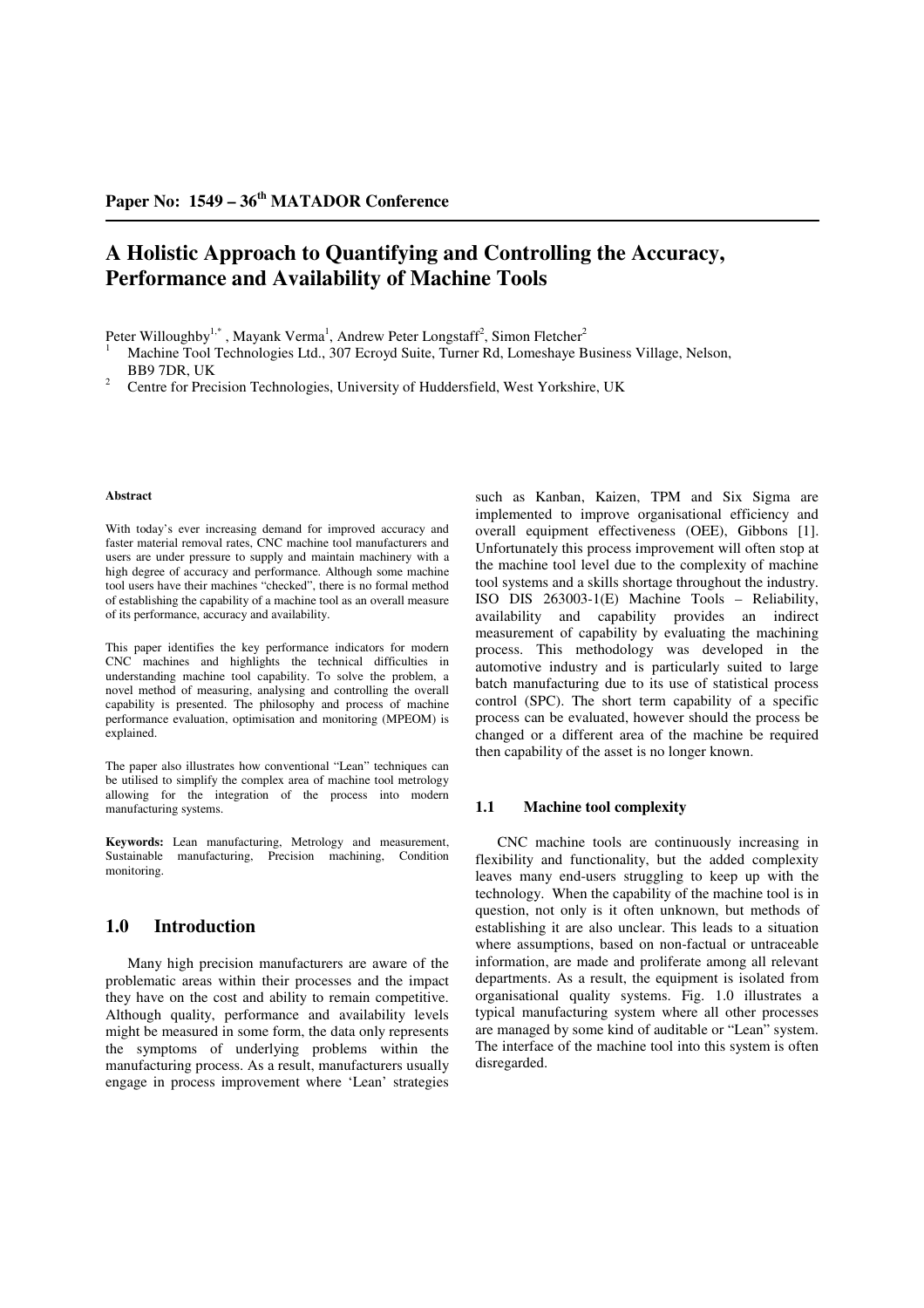

**Fig. 1.0.** Managing the manufacturing process

In many cases the machine tool will be 'maintained' by performing scheduled service and calibration activities, as recommended by the original equipment manufacturer (OEM) or a quality system. However, the value added by these actions is often unknown and potentially minimal. An OEM might not wish to highlight failings in their machine that indicate non-reliability and any end-user generated system requires a high level of knowledge to provide a comprehensive study.

Take for example, a company who has the linear accuracy of their machine regularly recalibrated to ISO 230-1. This gives a piece of information, but what is it's worth in isolation from the required component output? If linear compensations mean it passes the calibration, does this mean the machine has been corrected for its inherent angular or straightness errors? If these are not mechanically maintained then the machine will eventually fail to produce the correct parts, even with a certificate proving its "capability".

As a result, the machine tool is often not optimised and its problems only addressed once a failure event occurs which requires urgent attention, such as a breakdown or loss of product quality. In these cases it is common that the cause cannot be confidently identified and that "patches" are applied to 'fire fight' the machine back into production. Examples or such practice are commonly seen through the re-working of parts via offsets being applied into part programs or unnecessary replacement of entire machine tool components such as ballscrew systems. In both cases the root cause is never identified and so remains unresolved, making recurrence inevitable.

The following section illustrates how a machine tool can be categorised and its capability can be holistically analysed.

### **1.2 Machine tool characteristics**

A machine tool can be broken down into three general characteristics which will govern its overall capability:

- Mechanical Characteristics
- Electrical / Electronic Characteristics
- Metrology Characteristics

The characteristics above are typically treated in isolation from one another. Historically, these three functions have been dealt with by different machine design departments and different end-user maintenance departments. The effect of these characteristics has a direct impact on the performance characteristics of a machine tool:

- Power
- Speed
- Accuracy & Reliability

When investigating the relationship between these characteristics (Fig. 2.0) it becomes apparent that to improve OEE these performance characteristics cannot be treated in isolation.



**Fig. 2.0.** Machine Tool – OEE Matrix

This matrix can be used to help identify key areas of nonconformance, through utilising techniques such as fish bone root-cause analysis as specified by Ishikawa [2]. Once all critical sources of non-conformance are identified we then need a method of addressing and controlling them.

## **1.3 Total productive maintenance (TPM) and Six Sigma**

The concept of total preventative maintenance was presented over twenty years ago by Nakajima [3]. It was recognised that the effective application of modern technology can only be achieved through people, starting with the operators and maintainers of that technology and not through systems alone. TPM is now considered as a 'Lean' improvement method established as an enabling tool to capitalize on true operational effectiveness.

Six sigma is a business management strategy originally developed by Motorola (USA) in the 1980s [4]. It has the aim of improving the quality of manufacturing processes, product and services through a set of methods including statistical process control, business improvement methodologies and management systems.

Both TPM and Six Sigma have similar aims and frameworks for improving OEE on a shop floor and organisational perspective, however the way in which these techniques can be implemented to today's machine tools is still unclear. An attempt to address this problem has been made by Saunders [5]. Here a typical manufacturing process has been broken down into gated processes using a hierarchical pyramid system. At the centre of Six Sigma methodology is the DMAIC (Define, Measure, Analyse, Improve, Control) model, where project teams are created to tackle specific problems to reach Six Sigma levels of performance. On the other hand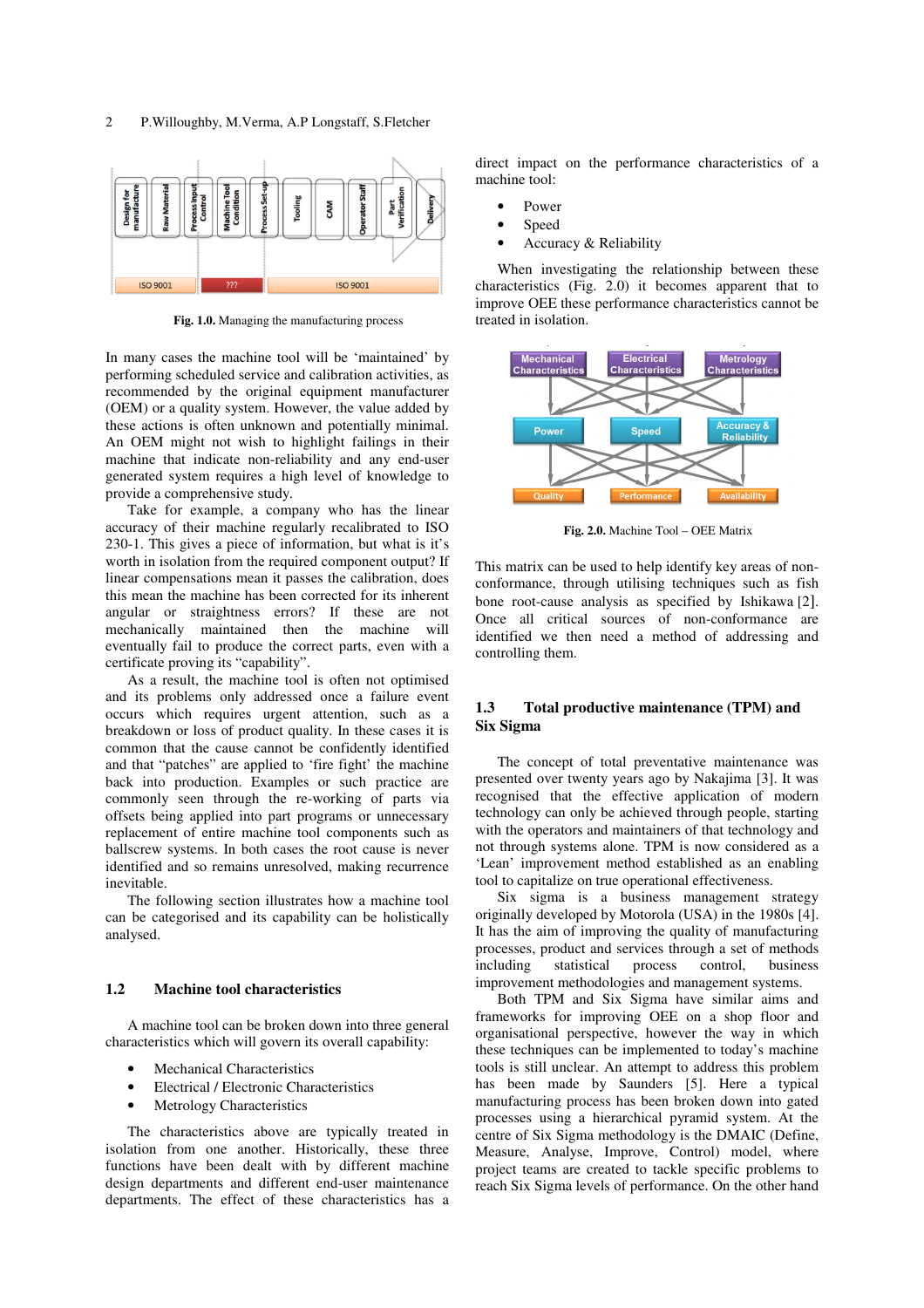TPM can be seen to be implemented in a multitude of ways but with no formally defined approach that can be considered as an industry standard for implementation on high precision machine tools. It is argued [4] that although TPM and Six Sigma have very close links in terms of strategy the former focuses primarily upon quality issues and the latter on reliability.

Through employing techniques used in both TPM and Six Sigma we can propose a methodology for establishing and continuously improving machine tool capability. The following section introduces this in the implementation of such a system via a machine tool service and calibration based organisation.

It has been seen from industrial experience of others that the separate implementation of 'classic' lean approaches regularly fail due to large financial, human and technical requirements which end-users are unlikely to be able to justify or provide. A strategy has consequently been developed that requires a simple yet effective system to facilitate an approach to any manufacturing cell irrespective of size, location and complexity. This system, called MPEOM, has been applied to a full spectrum of machine tools ranging from small manual lathes to very large multi-axis gantry machines and is presented in the following section.

## **3.0 The MPEOM™ Framework**

MPEOM™ (Machine Performance Evaluation Optimise Monitor) is a six stage continuous improvement process with can be used to evaluate, optimise and monitor the condition of machine tool systems. It is a 'lean' tool that can be used to pull the machine into a quality system and creates the structure of TPM. The cycle can be seen as shown in Fig. 3.0.



**Fig. 3.0.** The MPEOM cycle

The system picks up on a lean strategy often used in TPM and Six Sigma. It is an evolution of a Plan, Do, Check, Act cycle and can also be compared to the five stage DMAIC process. Each stage of the MPEOM™ process will be explained in the following section of this paper.

### **3.1 Pre-assessment review**

The pre-assessment review brings together manufacturing engineers, production, maintenance and machine tool specialists. During this review the part or range of parts produced on a selected machine and the machining process key performance variables (KPVs) are analysed and formalised. The results of the meeting include:

- classification of the machine as reliability or accuracy biased
- a clarification of machine performance requirements
- identification where part/process specific auditing/measurement actions are required
- a metrology index based on machine configuration
- measurement equipment requirements

#### **3.2 Machine condition evaluation**

Once objectives have been set for the machine, it is then audited. During this audit critical mechanical, electrical/electronic and metrological characteristics of the machine are investigated. This includes assessment of:

- all main mechanical components
- all main electrical and electronic components
- the machines axial geometry to ISO  $230 1$  and OEM specifications
- the machines structural geometry to ISO 230-1 and OEM specifications
- the machine's measuring systems in accordance to ISO 230 - 2
- the machine's dynamic capability in accordance to  $ISO - 4$
- artefact accuracy

During this evaluation non-intrusive tasks can be carried out also, which can include cleaning of the machine, adjustments and optimisations to any minor machine faults and its geometry and measuring systems.

### **3.3 Post-assessment review**

The data collected on the machine is presented to the representatives from the maintenance and production departments through comprehensive reporting and charting. All machine issues or out of tolerance metrology items that could not be rectified during the evaluation stage are flagged. Concessions are negotiated, based on budget and time available for optimisation and the level of performance that is required from the machine. Once an agreement has been reached by the team, plans are formulated for any rectification and optimisation work on the machine.